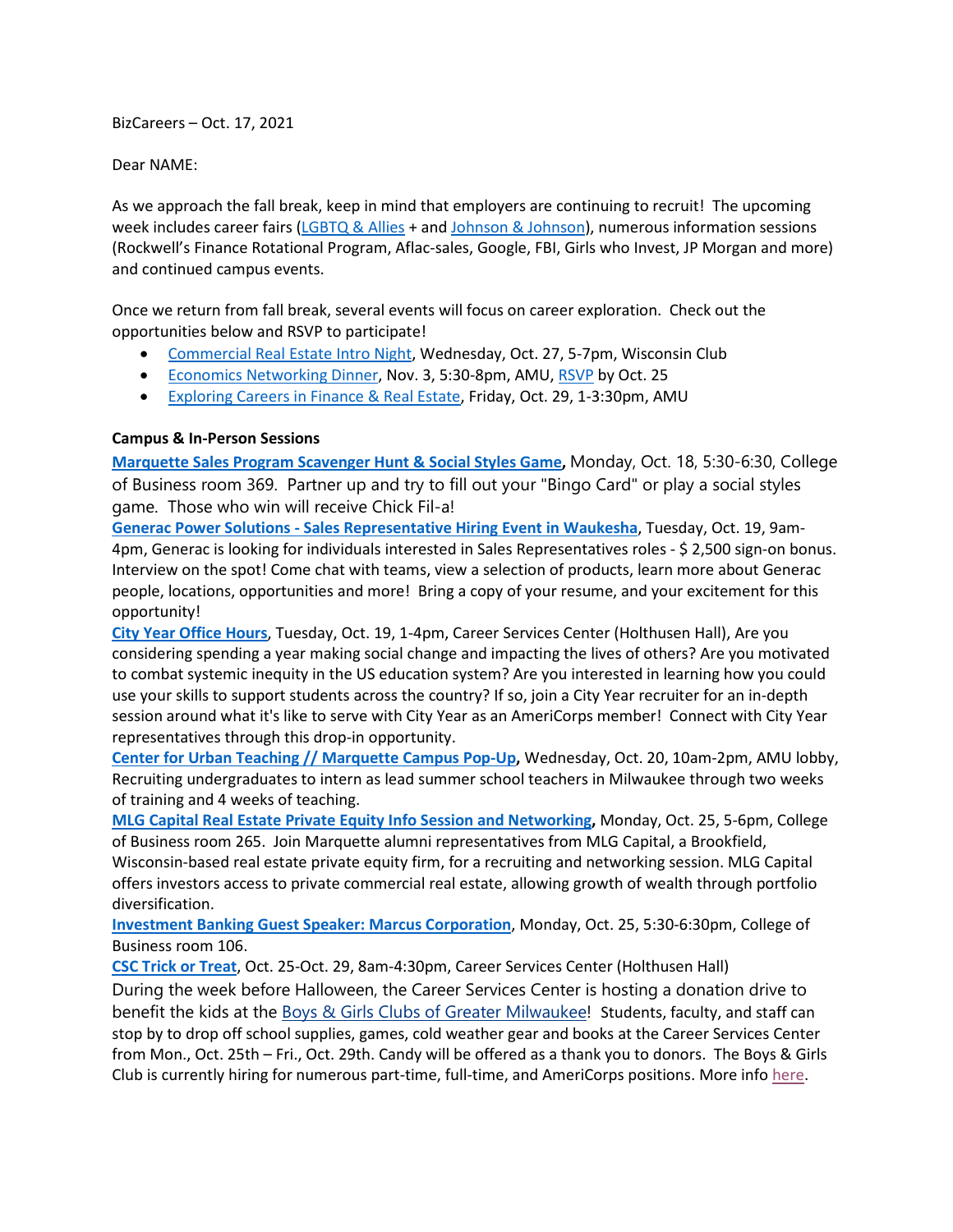### **Virtual Events**

We offer highlighted business-aligned events below. Review Handshake for a full list. Monday, Oct. 18

[HACU Corporate Internship Program Webinar -](https://marquette.joinhandshake.com/events/869374/share_preview) Anthem, Inc. Career Connections - [Igniting your Career at a National Lab](https://marquette.joinhandshake.com/events/867502/share_preview) [Google Presents: Building a Technical Career](https://marquette.joinhandshake.com/events/860671/share_preview)

## Tuesday, Oct. 19

[Mazars USA Consulting Services Information Session](https://marquette.joinhandshake.com/events/874047/share_preview) [JPMorgan Chase & Co. 2021 Early Talent: Talent Acquisition Informational Session](https://marquette.joinhandshake.com/events/872237/share_preview) [Verizon's 5G & Enterprise Solutions Virtual Open House](https://marquette.joinhandshake.com/events/868326/share_preview)  [A Day in the Life at Northern Trust -](https://marquette.joinhandshake.com/events/862279/share_preview) Business Edition [Prudential: U.S. Businesses Information Session \(Midwest/Southwest\)](https://marquette.joinhandshake.com/events/849672/share_preview) [Campus Central West Advisor Development Program Internship & Career Path Panel Webcast](https://marquette.joinhandshake.com/events/845655/share_preview) [Real Talk Tuesday: LGBTQ+ @ Ford](https://marquette.joinhandshake.com/events/799223/share_preview)

## Wednesday, Oct. 20

[2022 J.P. Morgan Wealth Management Program Information Session 10/20](https://marquette.joinhandshake.com/events/873518/share_preview)

[Aflac: Spring/Summer 2022 Sales Internship Info Session](https://marquette.joinhandshake.com/events/873122/share_preview)

[National Disability Employment Awareness Month: A Career at the U.S. Secret Service](https://marquette.joinhandshake.com/events/871705/share_preview) 

[Bank of America Internship Information Session: Credit & Wholesale Banking](https://marquette.joinhandshake.com/events/864434/share_preview) 

[Johnson & Johnson: Manufacturing Day Virtual Career Fair](https://marquette.joinhandshake.com/events/856606/share_preview) 

[Inside Allstate: Young Professionals Organization](https://marquette.joinhandshake.com/events/848251/share_preview)

[Girls Who Invest: Information Session](https://marquette.joinhandshake.com/events/831994/share_preview)

[Destination Booz Allen: Building Inclusive Work Environments](https://marquette.joinhandshake.com/events/830811/share_preview)

[EY Overview Session](https://marquette.joinhandshake.com/events/805821/share_preview)

## Thursday, Oct. 21

[Teach for America Equity Talks: Immigration Justice](https://marquette.joinhandshake.com/events/874328/share_preview)

[2022 J.P. Morgan Wealth Management Program Info Session 10/21](https://marquette.joinhandshake.com/events/873527/share_preview)

[FBI Special Agent Info Session: Women Leading the Charge](https://marquette.joinhandshake.com/events/858748/share_preview)

[FBI Investigative Specialist Position Info Session](https://marquette.joinhandshake.com/events/858705/share_preview)

[Wisconsin LGBT Chamber of Commerce: WI LGBTQ+ & Allies Career Fair](https://marquette.joinhandshake.com/events/858194/share_preview)

Insight Global's College to Career Series - [Session 2: Branding Your Professional Skill Set](https://marquette.joinhandshake.com/events/852383/share_preview)

[Explore Wycliffe Live: How to Build a Financial Partnership Team Without](https://marquette.joinhandshake.com/events/830467/share_preview) Fear

## Friday, Oct. 22

Rockwell Automation - [Finance Early Career Program Overview](https://marquette.joinhandshake.com/events/876949/share_preview) [NXP's Connectivity & Security Team -](https://marquette.joinhandshake.com/events/873491/share_preview) Technology & Opportunities [Pro Football Hall of Fame "Before the Snap" ft. Megan Mendoza](https://marquette.joinhandshake.com/events/867936/share_preview) [Geisinger Coffee Chat -](https://marquette.joinhandshake.com/events/858434/share_preview) BP2 - Psych

Monday, Oct. 25 [Girls Who Invest: Information Session](https://marquette.joinhandshake.com/events/832003/share_preview)